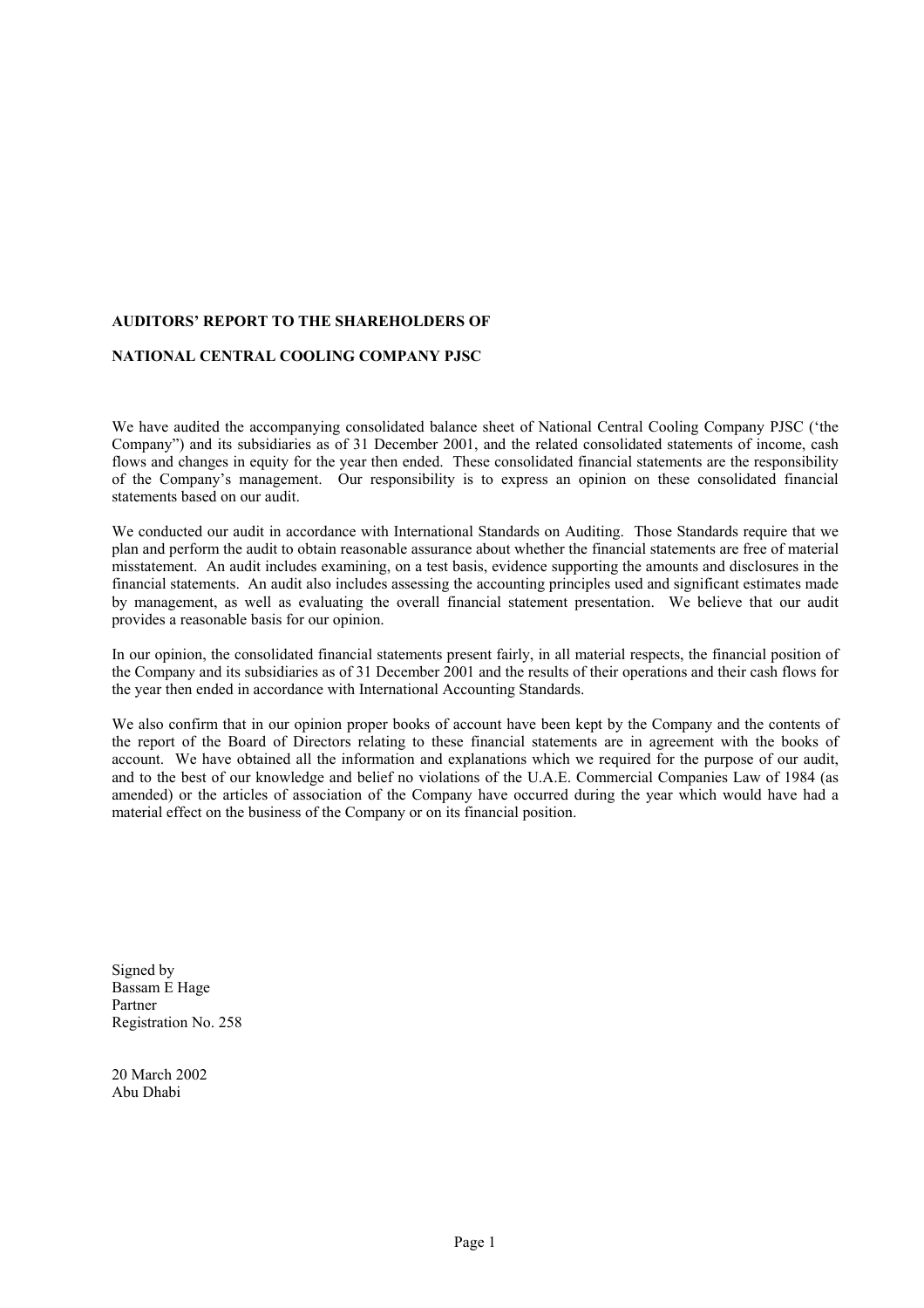# CONSOLIDATED BALANCE SHEET 31 December 2001

|                                                     | <b>Note</b> | 2001<br><b>AED</b> | 2000<br><b>AED</b> |
|-----------------------------------------------------|-------------|--------------------|--------------------|
| <b>ASSETS EMPLOYED</b>                              |             |                    |                    |
| <b>NON CURRENT ASSETS</b>                           |             |                    |                    |
| Capital work in progress                            | 3           | 293,396,204        | 87,024,131         |
| Plant, furniture and equipment                      | 4           | 90,446,143         | 19,307,809         |
| Advance to employee incentive scheme                | 5           | 2,662,676          | 2,550,000          |
| Intangibles                                         | 6           | 11,988,929         | 13,795,769         |
|                                                     |             | 398,493,952        | 122,677,709        |
| <b>CURRENT ASSETS</b>                               |             |                    |                    |
| Trade and other receivables                         | 7           | 33,606,705         | 26,276,979         |
| Contract work in progress                           | 8           | 33,636,146         |                    |
| Prepayments                                         |             | 2,752,951          | 1,565,042          |
| Bank balances and cash                              | 9           | 60,526,573         | 162,522,933        |
|                                                     |             | 130,522,375        | 190,364,954        |
| <b>TOTAL ASSETS</b>                                 |             | 529,016,327        | 313,042,663        |
| <b>EQUITY AND LIABILITIES</b>                       |             |                    |                    |
| <b>EQUITY</b>                                       |             |                    |                    |
| Share capital                                       | 10          | 250,000,000        | 250,000,000        |
| Statutory reserve                                   | 11          | 2,158,716          | 1,537,628          |
| Accumulated profits                                 |             | 12,344,289         | 10,256,945         |
|                                                     |             | 264,503,005        | 261,794,573        |
| <b>MINORITY INTERESTS</b>                           | 12          | 2,667,916          | 2,612,460          |
| <b>NON-CURRENT LIABILITIES</b>                      |             |                    |                    |
| Term loan                                           | 13          | 89,545,546         |                    |
| Islamic Ijara loan                                  | 14          | 14,914,508         |                    |
| Islamic financing for construction                  | 3           | 8,586,899          |                    |
| Trade accounts payable due after more than one year | 15          | 20,340,660         |                    |
| Employees' terminal benefits                        | 16          | 1,318,611          | 809,796            |
|                                                     |             | 134,706,224        | 809,796            |
| <b>CURRENT LIABILITIES</b>                          |             |                    |                    |
| Accounts payable and accruals                       | 17          | 127,139,182        | 47,825,834         |

**TOTAL EQUITY AND LIABILITIES** 529,016,327 313,042,663

Mohamed Saif Al Mazrouei Dany Safi CHAIRMAN MANAGING DIRECTOR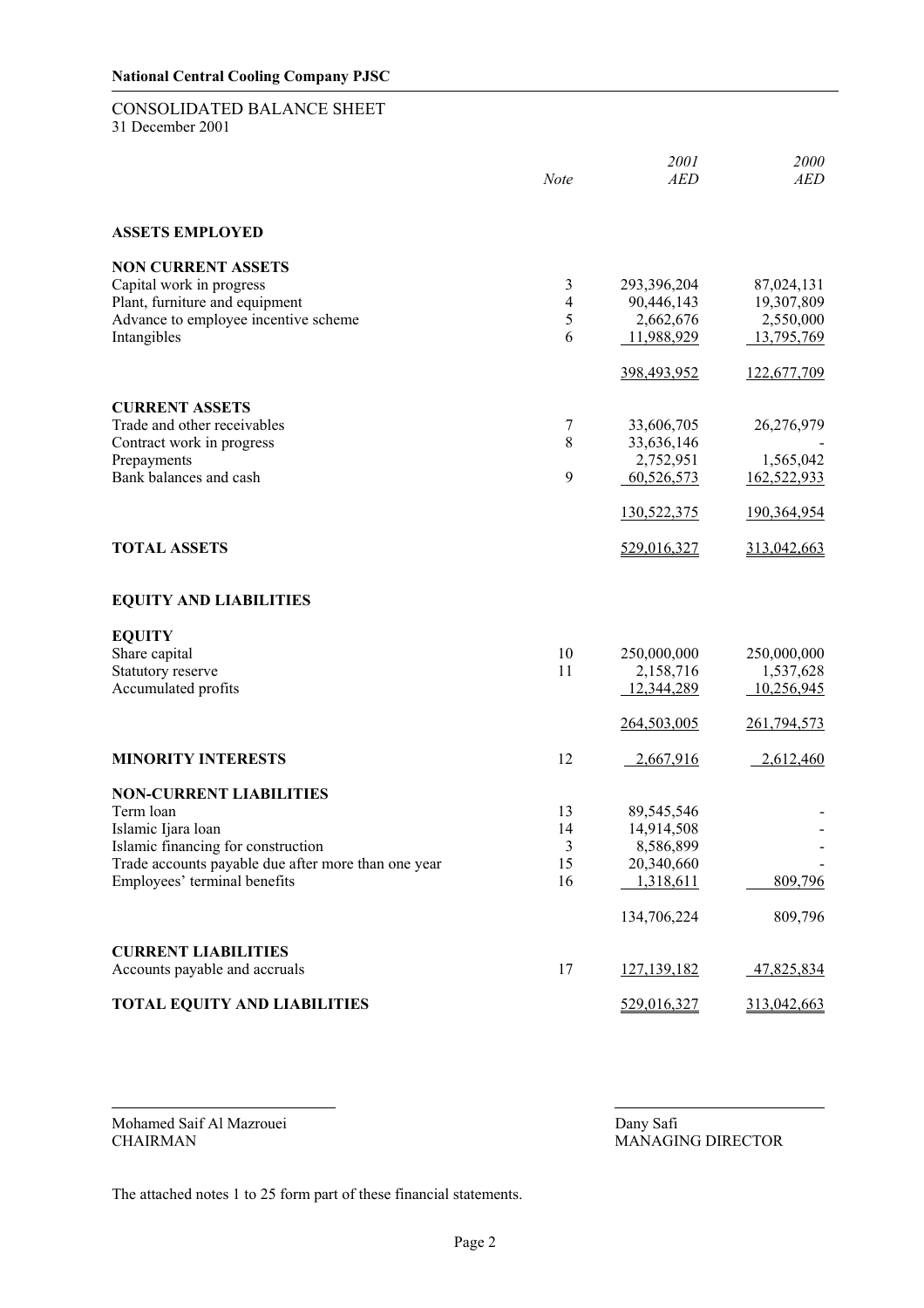# CONSOLIDATED STATEMENT OF INCOME

Year Ended 31 December 2001

|                                                                           | <b>Note</b> | 2001<br><b>AED</b>         | 2000<br><b>AED</b>         |
|---------------------------------------------------------------------------|-------------|----------------------------|----------------------------|
| <b>REVENUE</b><br>Chilled water and related income                        |             | 9,338,758                  | 462,685                    |
| Direct operating costs                                                    |             | (7,161,474)                | (419, 478)                 |
|                                                                           |             | 2,177,284                  | 43,207                     |
| Contract revenue                                                          |             | 35,238,931                 |                            |
| Contract costs                                                            |             | (29, 486, 605)             |                            |
|                                                                           |             | 5,752,326                  |                            |
| <b>GROSS PROFIT</b>                                                       |             | 7,929,610                  | 43,207                     |
| Salaries and staff related costs                                          |             | (4, 643, 544)              | (5,707,702)                |
| Other administrative expenses<br>Amortisation of goodwill and trade marks | 6           | (5,205,478)<br>(1,854,909) | (4,970,293)<br>(1,848,682) |
|                                                                           |             |                            |                            |
|                                                                           |             | (11, 703, 931)             | (12, 526, 677)             |
| <b>LOSS FROM OPERATIONS</b>                                               |             | (3,774,321)                | (12, 483, 470)             |
| Finance costs                                                             |             | (355, 974)                 |                            |
| Other income                                                              | 19          | 6,894,183                  | 15,605,945                 |
| PROFIT BEFORE MINORITY INTERESTS                                          |             | 2,763,888                  | 3,122,475                  |
| Minority interests                                                        | 12          | (55, 456)                  | (12, 460)                  |
| <b>NET PROFIT FOR THE YEAR</b>                                            |             | 2,708,432                  | 3,110,015                  |
| Basic earnings per share                                                  | 20          | 0.0542                     | 0.0622                     |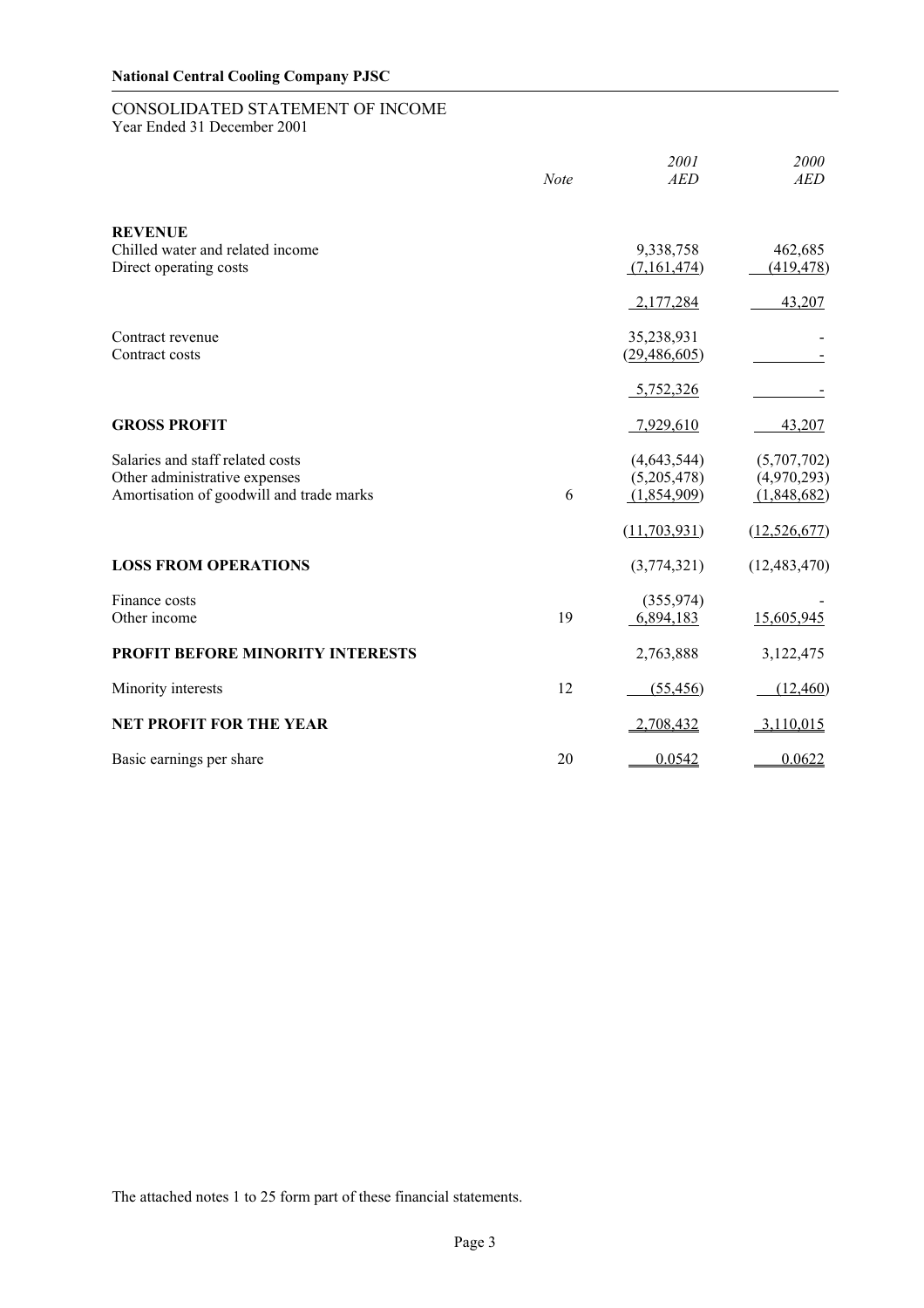# CONSOLIDATED STATEMENT OF CASH FLOWS

Year Ended 31 December 2001

|                                                        | 2001<br><b>AED</b> | 2000<br><b>AED</b> |
|--------------------------------------------------------|--------------------|--------------------|
| <b>OPERATING ACTIVITIES</b>                            |                    |                    |
| Net profit for the year<br>Adjustment for:             | 2,708,432          | 3,110,015          |
| Depreciation                                           | 3,886,336          | 1,195,190          |
| Amortisation of goodwill and trade marks               | 1,854,909          | 1,848,682          |
| Provision for employees' terminal benefits             | 544,316            | 374,586            |
| Interest income                                        | (5,506,581)        | (15,023,142)       |
| Profit on sale of plant, furniture and equipment       | (35,082)           | (2,000)            |
| Operating profit (loss) before working capital changes | 3,452,330          | (8,496,669)        |
| Increase in receivables                                | (8,517,635)        | (11, 335, 063)     |
| Increase in contract work in progress                  | (33, 636, 146)     |                    |
| Increase in payables                                   | 99,541,332         | 38,713,690         |
| Net cash from operations                               | 60,839,881         | 18,881,958         |
| Minority interest                                      | 55,456             | 612,460            |
| Employees' terminal benefits paid                      | (35,501)           | (1, 726)           |
| Net cash from operating activities                     | 60,859,836         | 19,492,692         |
| <b>INVESTING ACTIVITIES</b>                            |                    |                    |
| Purchase of plant, furniture and equipment             | (47, 449, 611)     | (1,737,917)        |
| Additions to capital work in progress                  | (234, 049, 468)    | (95, 547, 123)     |
| Proceeds from sale of plant, furniture and equipment   | 137,418            | 2,000              |
| Registration of trademarks                             | (48,069)           | (27, 585)          |
| Interest received                                      | 5,506,581          | 10,531,966         |
| Net cash used in investing activities                  | (275, 903, 149)    | (86,778,659)       |
| <b>FINANCING ACTIVITIES</b>                            |                    |                    |
| Term loan received                                     | 89,545,546         |                    |
| Islamic Ijara loan received                            | 14,914,508         |                    |
| Construction finance received                          | 8,586,899          |                    |
| Cash from financing activities                         | 113,046,953        |                    |
| DECREASE IN CASH AND CASH EQUIVALENTS                  | (101, 996, 360)    | (67, 285, 967)     |
| Cash and cash equivalents at the beginning of the year | 162,522,933        | 229,808,900        |
| CASH AND CASH EQUIVALENTS AT THE END OF THE YEAR       | 60,526,573         | 162,522,933        |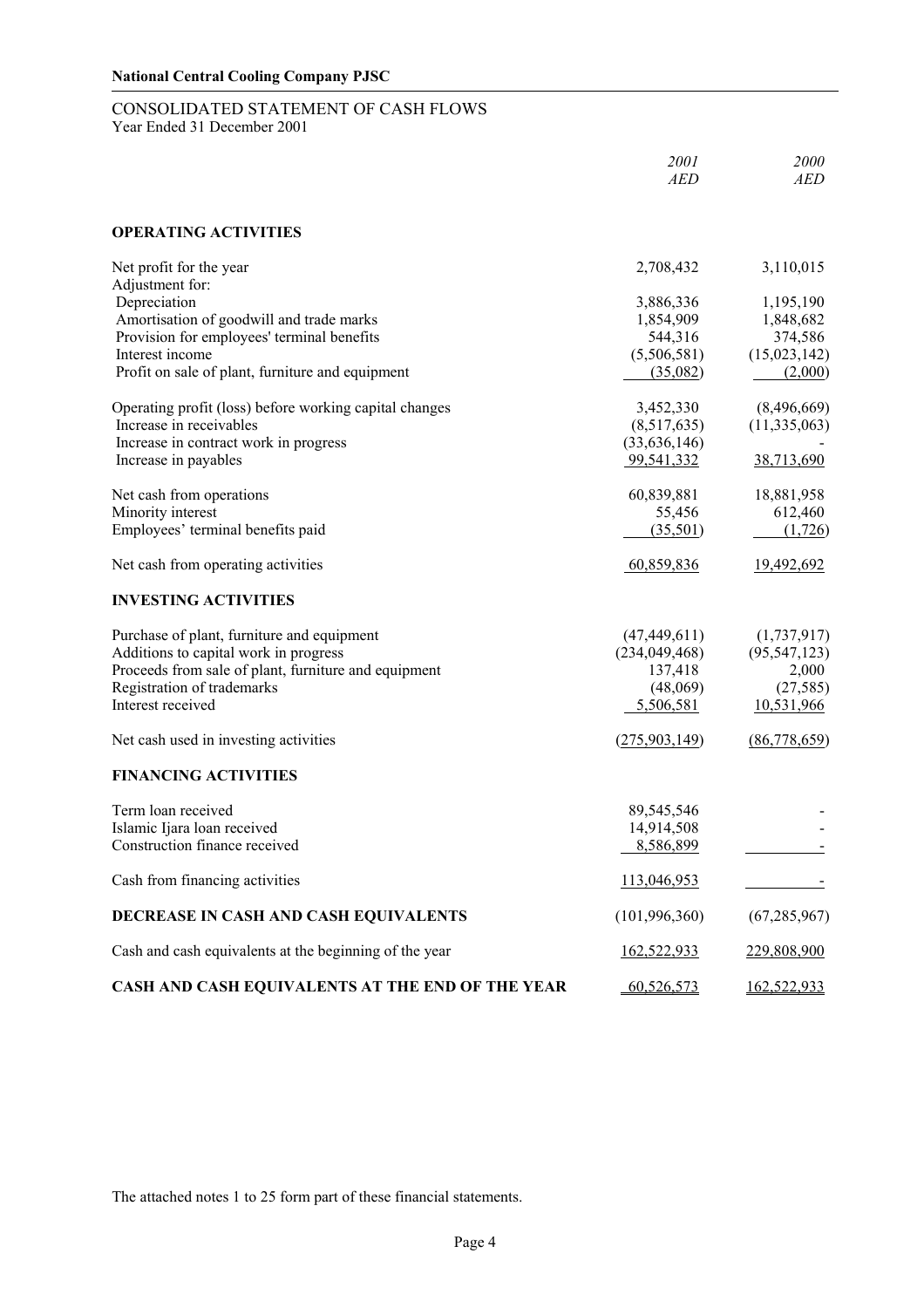# CONSOLIDATED STATEMENT OF CHANGES IN EQUITY

Year Ended 31 December 2001

|                                                                                         | <b>Share</b><br>capital<br><b>AED</b> | reserve<br><i>AED</i>     | Statutory Accumulated<br>profits<br><i>AED</i> | Total<br><i>AED</i>      |
|-----------------------------------------------------------------------------------------|---------------------------------------|---------------------------|------------------------------------------------|--------------------------|
| Balance at 31 December 1999<br>Net profit for the year<br>Transfer to statutory reserve | 250,000,000                           | 1,225,381<br>-<br>312,247 | 7,459,177<br>3,110,015<br>(312, 247)           | 258,684,558<br>3,110,015 |
| Balance at 31 December 2000<br>Net profit for the year<br>Transfer to statutory reserve | 250,000,000                           | 1,537,628<br>621,088      | 10,256,945<br>2,708,432<br>(621,088)           | 261,794,573<br>2,708,432 |
| Balance at 31 December 2001                                                             | 250,000,000                           | 2.158.716                 | 12.344.289                                     | 264.503.005              |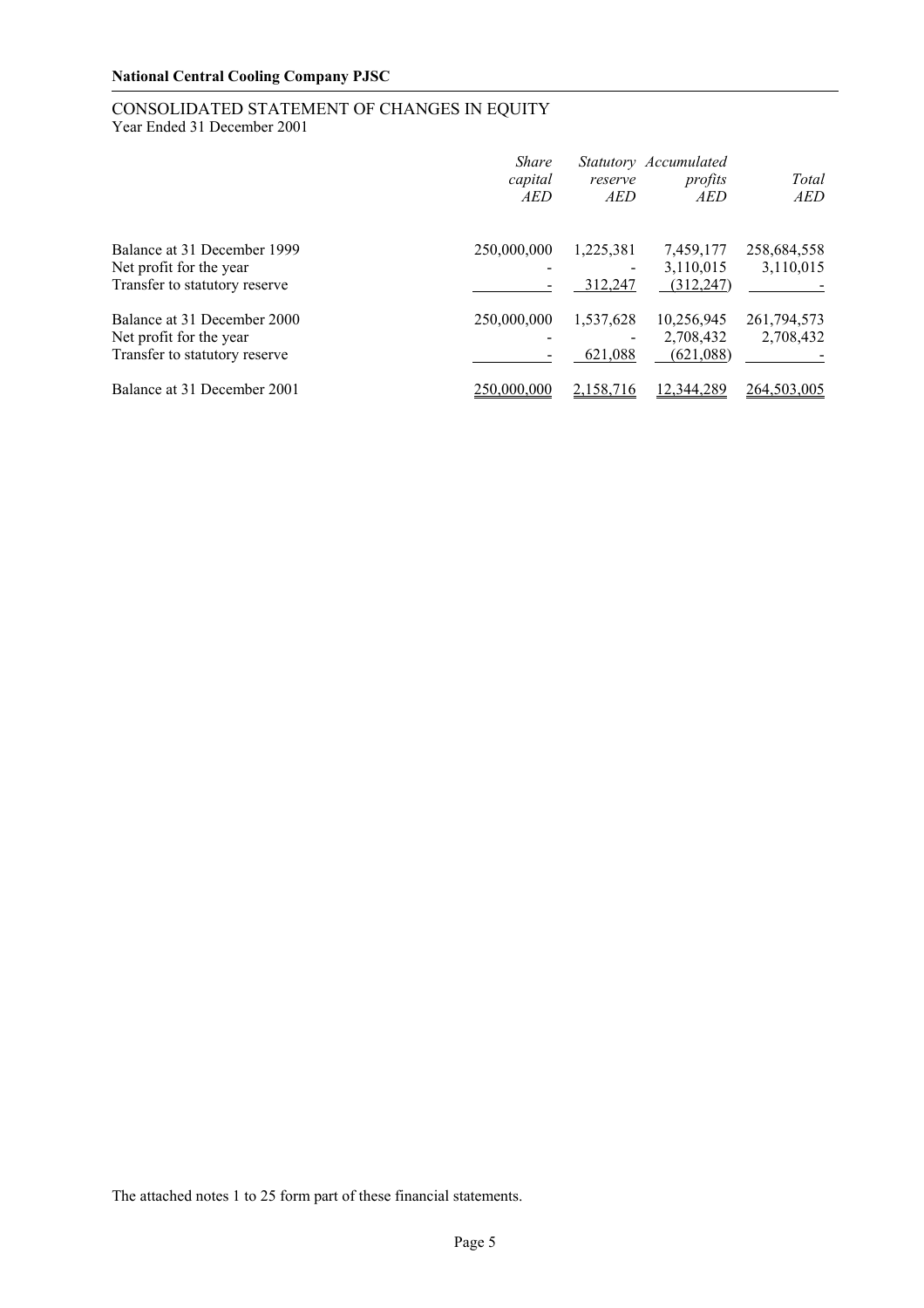# **1 ACTIVITIES**

The consolidated financial statements of National Central Cooling Company PJSC ("the Company") for the year ended 31 December 2001 were authorised for issue in accordance with a resolution of the Directors on 20 March 2002.

National Central Cooling Company PJSC is registered in the United Arab Emirates as a Public Joint Stock Company pursuant to the U.A.E. Commercial Companies Law No. 8 of 1984 (as amended). The principal objectives of the Company are to construct, own, assemble, install, operate and maintain cooling and conditioning systems. In addition, the Company's objectives include to distribute and sell chilled water for use in district cooling technologies.

The Company's registered office is located at PO Box 32444, Dubai, United Arab Emirates.

The total number of employees as at 31 December 2001 was 75 (2000: 60).

# **2 SIGNIFICANT ACCOUNTING POLICIES**

### **Basis of preparation**

The consolidated financial statements have been prepared in accordance with International Accounting Standards issued by the International Accounting Standards Board (IASB), interpretations issued by the Standing Interpretations Committee of the IASB, and applicable requirements of the UAE Commercial Companies Law of 1984 (as amended).

The significant accounting policies adopted are as follows:

#### *Accounting convention*

The consolidated financial statements are prepared under the historical cost convention. The accounting policies have been consistently applied by the Company and, except for the changes in accounting policy due to the implementation of IAS 39 "Financial Instruments: Recognition and Measurement" from 1 January 2001, are consistent with those used in the previous year.

The financial statements have been presented in United Arab Emirates Dirhams (AED).

### *Changes in accounting policies*

The Company has adopted International Accounting Standard (IAS) 39 "Financial Instruments: Recognition and Measurement" for the year ended 31 December 2001. This has resulted in changes in the accounting policies of the Company in respect of recognition and measurement of financial instruments.

The major change is as follows:

### *Provision for impairment of financial assets*

The calculation of impairment provision for doubtful debts is now based on the net present value of anticipated cash flows discounted at effective interest rates. Previously, future recoveries were not discounted.

There was no impact on the financial statements as a result of the changes in accounting policies.

### *Basis of consolidation*

The consolidated financial statements incorporate the financial statements of the Company and each of its controlled subsidiaries for the year ended 31 December. All significant inter-company balances, transactions and profits have been eliminated on consolidation.

The financial statements of subsidiaries are prepared using consistent accounting policies as those used by the Company. Where subsidiary financial statements are drawn up to different reporting dates, adjustments are made for the effect of significant transactions or other events that occur between those dates and the date of the Company's financial statements.

Minority interest principally represents the interest in subsidiaries not held by the Company.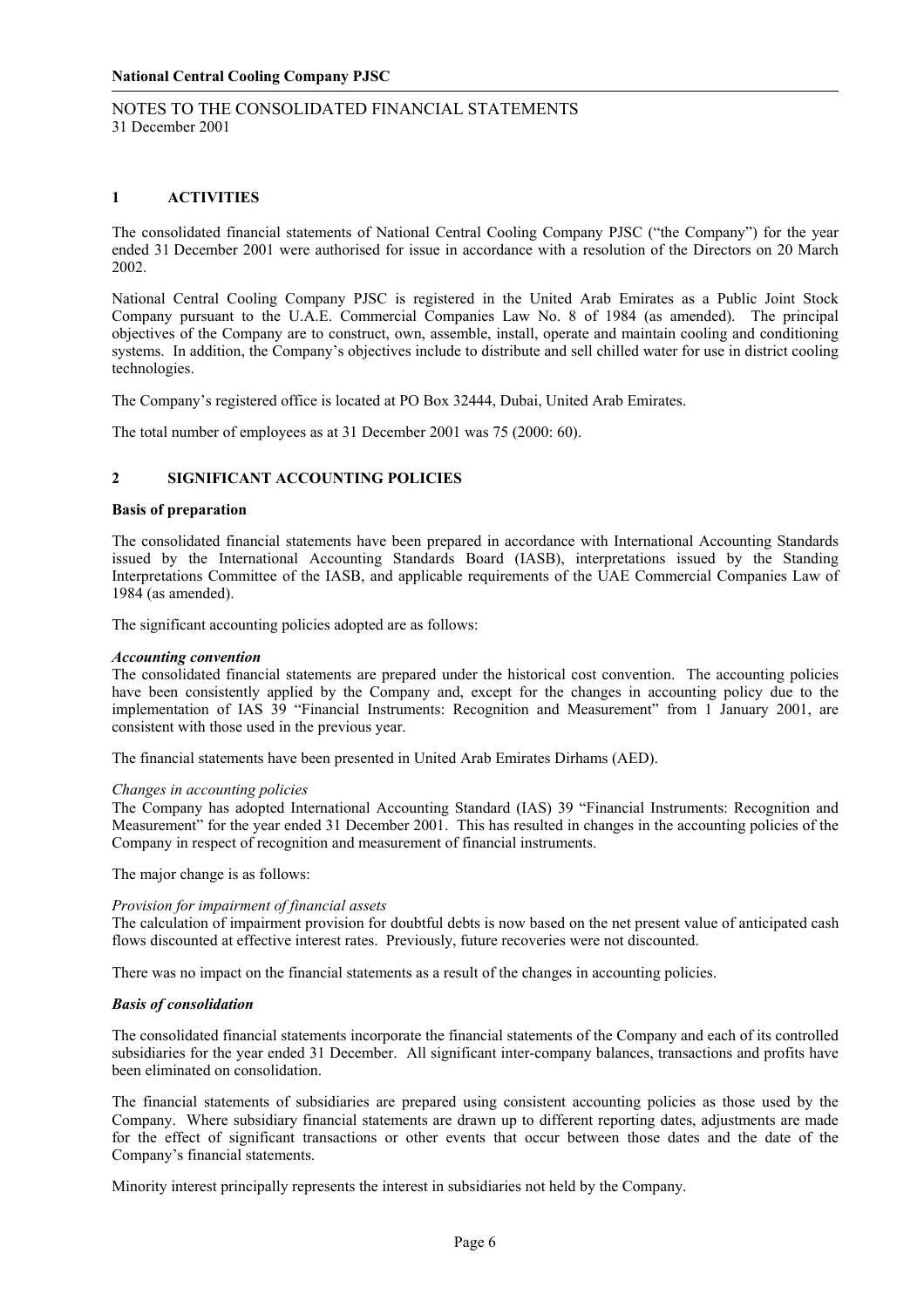# **2 SIGNIFICANT ACCOUNTING POLICIES** continued

#### *Capital work in progress*

Capital work in progress is recorded at cost on the basis of the percentage of work completed at the balance sheet date. Allocated costs directly attributable to the construction of the asset are capitalised. The capital work in progress is transferred to the appropriate asset category and depreciated in accordance with the Company's policies when construction of the asset is completed and commissioned.

### *Plant, furniture and equipment*

Plant, furniture and equipment is recorded at cost.

The carrying amounts are reviewed at each balance sheet date to assess whether they are recorded in excess of their recoverable amount. Where carrying values exceed this recoverable amount, assets are written down to their recoverable amounts.

### *Depreciation*

Depreciation is provided on a straight-line basis on plant, furniture and equipment. The rates of depreciation are based upon the following estimated useful lives:

| Plant                            | 25 years     |
|----------------------------------|--------------|
| Furniture and fixtures           | 3 to 4 years |
| Office equipment and instruments | 3 to 4 years |
| Motor vehicles                   | 4 to 5 years |

### *Intangibles*

### *Goodwill*

Goodwill represents the excess of the cost of the acquisition over the fair value of identifiable net assets of a subsidiary or associate at the date of acquisition. Goodwill is amortised using the straight-line method over the expected period of benefit being ten years.

### *Trademarks*

Costs relating to the registration of trademarks are capitalised and amortised using the straight-line method over the expected period of benefit being five years.

### *Borrowing costs*

Borrowing costs that are directly attributable to the acquisition or construction of an asset are capitalised as part of the cost of the asset until the asset is commissioned for use. Borrowing costs not attributable to an asset are expensed in the period in which they are incurred.

### *Contract work in progress*

Contract work in progress represents cost plus attributable profit less provision for foreseeable losses and progress payments received and receivable.

### *Accounts receivable*

Accounts receivable are stated net of provisions for amounts estimated to be impaired. Bad debts are written off as incurred.

### *Cash and cash equivalents*

Cash and cash equivalents consist of cash and bank balances.

### *Impairment and uncollectibility of financial assets*

An assessment is made at each balance sheet date to determine whether there is objective evidence that a financial asset or group of financial assets may be impaired. If such evidence exists, the estimated recoverable amount of that asset is determined and any impairment loss recognised for the difference between the recoverable amount and the carrying amount. Impairment losses are recognised in the statement of income.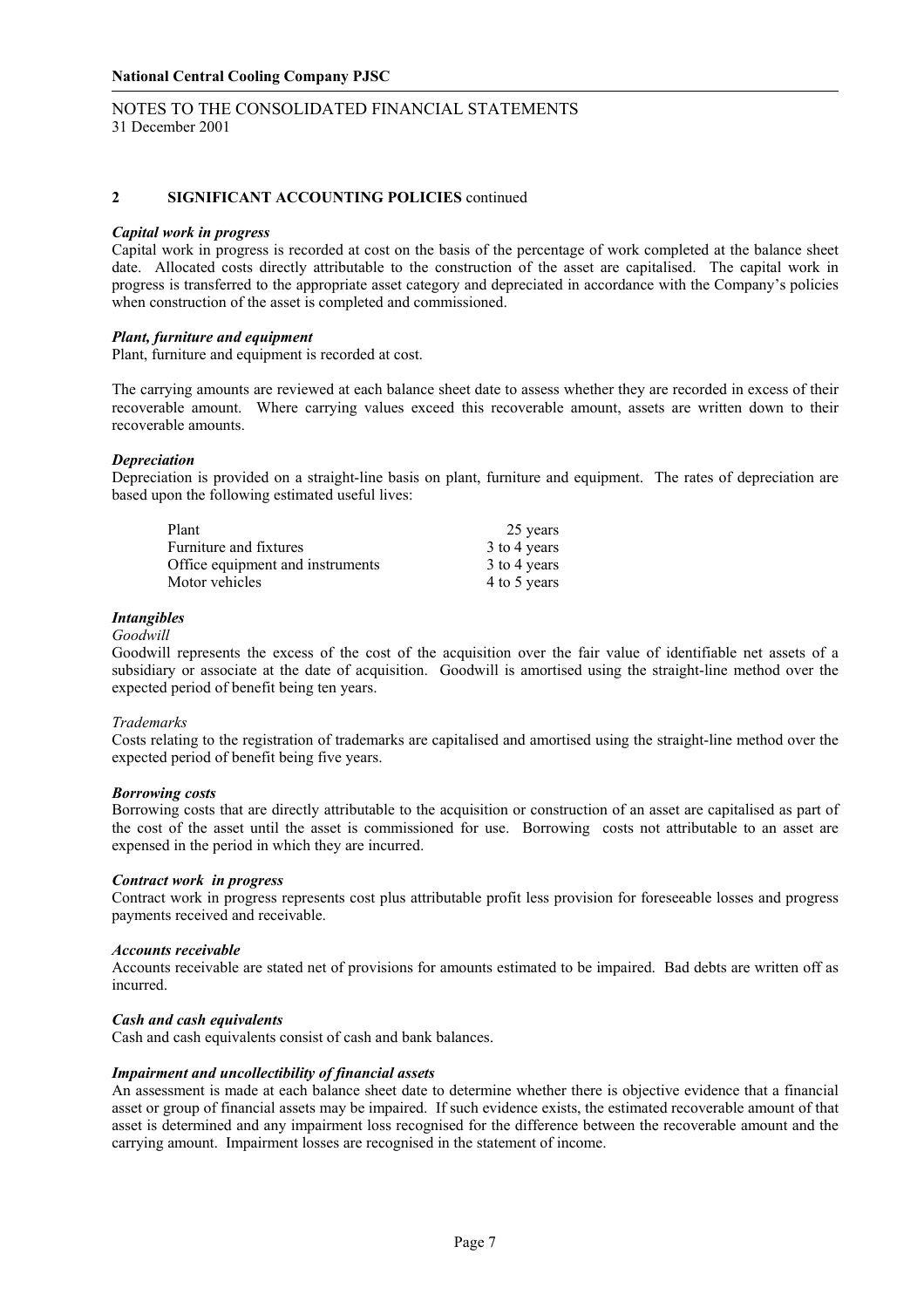### **National Central Cooling Company PJSC**

### NOTES TO THE CONSOLIDATED FINANCIAL STATEMENTS 31 December 2001

## **2 SIGNIFICANT ACCOUNTING POLICIES** continued

#### *Accounts payable and accruals*

Liabilities are recognised for amounts to be paid in the future for goods or services received, whether billed by the supplier or not.

### *Provisions*

Provisions are recognised when the Company has an obligation (legal or constructive) arising from a past event and the cost to settle the obligation is both probable and able to be reliably measured.

### *Employees' terminal benefits*

The Company provides end of service benefits to its employees. The entitlement to these benefits is usually based upon the employees' length of service and the completion of a minimum service period. The expected costs of these benefits are accrued over the period of employment.

#### *Term loan and Islamic Ijara loan*

The term loan and Islamic Ijara loan are carried on the balance sheet at their principal amount. Instalments due within one year are shown as a current liability. Interest on term loans and fluctuating profit charges on Islamic Ijara loan is charged as an expense as it accrues, with unpaid amounts included in "accounts payable and accruals".

#### *Finance lease*

Finance leases, which effectively transfer to the Company and its subsidiaries substantially all the risks and benefits incidental to ownership of the leased item, are capitalised at the present value of the minimum lease payments at the inception of the lease term and disclosed as leased plant and equipment. Lease payments are apportioned between the finance charges and reduction of the lease liability so as to achieve a constant rate of interest on the remaining balance of the liability. Finance charges are charged directly against income.

Leases where the lessor effectively retains substantially all the risks and benefits of ownership of the leased term are classified as operating leases. Operating lease payments are recognised as an expense in the statement of income on a straight line basis over the lease term.

### *Revenues*

#### *Chilled water*

Revenue represents the sale value of chilled water and related services provided by the Company and one of its subsidiaries during the year.

#### *Contract revenue*

Contract revenue represents the total sales value of work performed during the year, including the estimated sales value of contracts in progress assessed on a percentage of completion method, measured by reference to total cost incurred to date to estimated total cost of the contract. Provision is made for any known losses and contingencies.

### *Interest income*

Interest income is recognised as interest accrues.

### *Foreign currencies*

Transactions in foreign currencies are recorded at the rate ruling at the date of the transaction. Monetary assets and liabilities denominated in foreign currencies are retranslated at the rate of exchange ruling at the balance sheet date. All differences are taken to the statement of income.

#### *Financial instruments*

The financial instruments comprise receivables, deposits, bank balances and cash, payables and certain other assets and liabilities.

Fair values of financial instruments are based on estimated fair values using methods such as the net present value of future cash flows.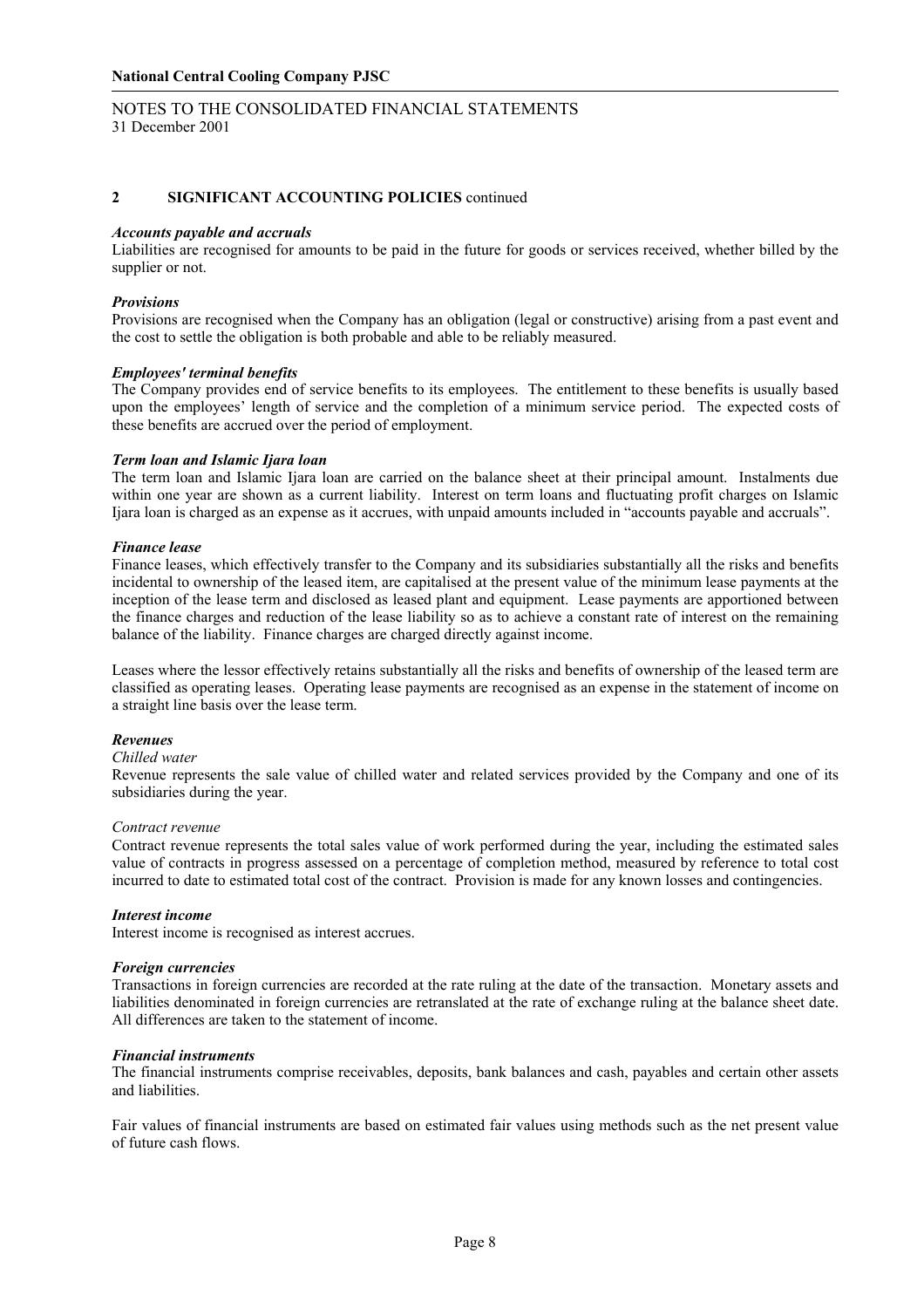# **3 CAPITAL WORK IN PROGRESS**

The movement in capital work in progress during the year is as follows:

|                                                                                  | 2001<br><i>AED</i>          | <i>2000</i><br>AED           |
|----------------------------------------------------------------------------------|-----------------------------|------------------------------|
| Balance at beginning of the year                                                 | 87,024,131                  | 8,252,715                    |
| Additions during the year<br>Transfer to plant, furniture and equipment (note 4) | 234,049,468<br>(27,677,395) | 95,547,123<br>(16, 775, 707) |
| Balance at end of the year                                                       | 293,396,204                 | 87,024,131                   |

Included in capital work in progress is AED 8,586,899 which has been funded under an Islamic financing arrangement (Istisna'a). Upon completion of the construction of the plant subsequent to the year end, the total cost of the plant will be financed under an Islamic Ijara agreement and the repayments under this arrangement will commence after 31 December 2002. The Ijara agreement had not been finalised as at 31 December 2001 as the construction of the plant was under progress.

Istisna'a is a sale contract between a contract owner (the Islamic financing institution) and a contractor (the Company) whereby the contractor, based on an order from the contract owner, undertakes to manufacture or otherwise acquire the subject matter of the contract according to specifications, and sells it to the contract owner for an agreed upon price and method of settlement whether that be in advance, by instalments or deferred to a specific future time.

Included in additions to capital work in progress is capitalised financing costs amounting to AED 3,335,592 (2000: AED 643,891).

# **4 PLANT, FURNITURE AND EQUIPMENT**

|                                                 | Plant<br>AED | Furniture<br>and<br>fixtures<br><b>AED</b> | Office<br>equipment<br>and<br>instruments<br><b>AED</b> | <b>Motor</b><br>vehicles<br><b>AED</b> | Total<br><b>AED</b> |
|-------------------------------------------------|--------------|--------------------------------------------|---------------------------------------------------------|----------------------------------------|---------------------|
| Cost:                                           |              |                                            |                                                         |                                        |                     |
| At 1 January 2001                               | 16,775,707   | 1,951,446                                  | 2,354,298                                               | 825,250                                | 21,906,701          |
| <b>Additions</b>                                | 46,426,843   | 198,604                                    | 475,364                                                 | 348,800                                | 47,449,611          |
| Transfer from capital work in progress (note 3) | 27,677,395   |                                            |                                                         |                                        | 27,677,395          |
| Disposals                                       |              | (59,262)                                   | (3,771)                                                 | (120,000)                              | (183, 033)          |
| At 31 December 2001                             | 90,879,945   | 2,090,788                                  | 2,825,891                                               | 1,054,050                              | 96,850,674          |
| Depreciation:                                   |              |                                            |                                                         |                                        |                     |
| At 1 January 2001                               | 167,757      | 1,142,370                                  | 932,864                                                 | 355,901                                | 2,598,892           |
| Provided during the year                        | 2,718,738    | 394, 375                                   | 535,575                                                 | 237,648                                | 3,886,336           |
| Relating to disposals                           |              | (37,604)                                   | (553)                                                   | (42, 540)                              | (80,697)            |
| At 31 December 2001                             | 2,886,495    | 1,499,141                                  | 1,467,886                                               | 551,009                                | 6,404,531           |
| Net book value at 31 December 2001              | 87,993,450   | 591,647                                    | 1,358,005                                               | 503,041                                | <u>90,446,143</u>   |
| Net book value at 31 December 2000              | 16,607,950   | 809,076                                    | 1,421,434                                               | 469,349                                | 19,307,809          |
|                                                 |              |                                            |                                                         |                                        |                     |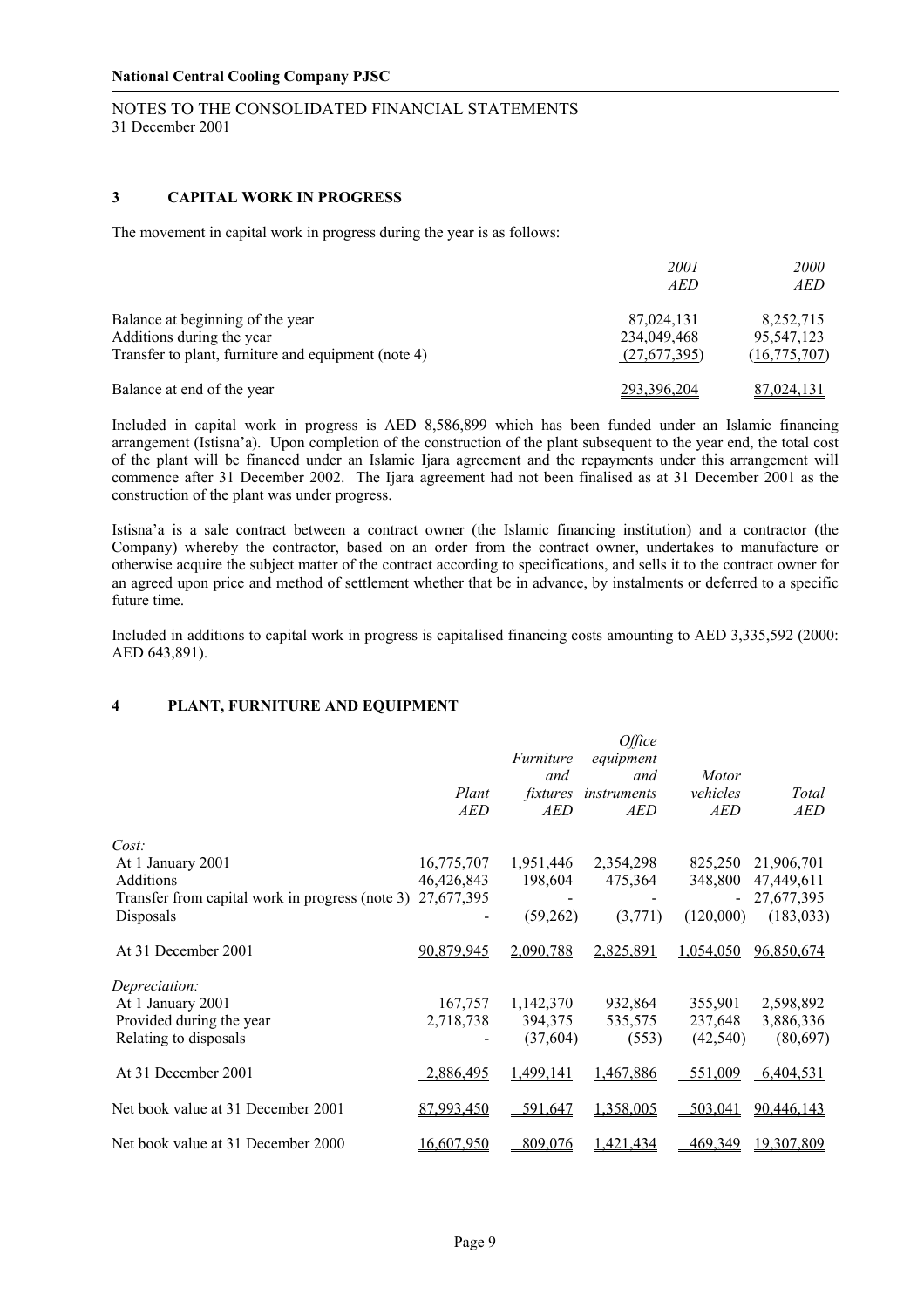# **4 PLANT, FURNITURE AND EQUIPMENT** continued

The depreciation charge for the year has been dealt with as follows:

|                                                                                                                         | 2001<br><i>AED</i>              | <i>2000</i><br>AED           |
|-------------------------------------------------------------------------------------------------------------------------|---------------------------------|------------------------------|
| Included in direct operating costs<br>Included in other administrative expenses<br>Included in capital work in progress | 2,718,738<br>797,264<br>370,334 | 167,757<br>957,201<br>70,232 |
|                                                                                                                         | <u>3,886,336</u>                | .195.190                     |

At 31 December 2001, the net book value of plant financed by an Islamic Ijara loan under a sale and leaseback Ijara financing arrangement amounted to AED 24,519,766 (2000; Nil).

The plant is constructed on land which has been granted to the Company and its subsidiary at nominal or no cost to the Company.

# **5 ADVANCE TO EMPLOYEE INCENTIVE SCHEME**

The employee incentive scheme represents an advance extended to fund the employee incentive scheme, which was formed in accordance with the Board of Directors resolution dated 17 December 2000. The incentive scheme held 429,464 shares (2000: 500,000) in the Company, which are held in the name of a related party acting as a custodian. The advance to the scheme is interest-free and is principally recoverable after one year from the balance sheet date.

The movement on the advance to employee incentive scheme during the year is as follows:

|                                                                                                                                                        | 2001<br><i>AED</i>      | <i>2000</i><br><i>AED</i> |
|--------------------------------------------------------------------------------------------------------------------------------------------------------|-------------------------|---------------------------|
| Balance at the beginning of the year<br>Employees' incentive scheme award during the year<br>Increase in value of advance in the year due to movements | 2,550,000<br>(380, 895) | 2,550,000                 |
| in the market value of the Company's shares                                                                                                            | 493,571                 |                           |
| Balance at the end of the year                                                                                                                         | 2,662,676               | 2,550,000                 |

# **6 INTANGIBLES**

|                                      |                          | Goodwill    |          | <b>Trademarks</b> |             | <b>Total</b> |
|--------------------------------------|--------------------------|-------------|----------|-------------------|-------------|--------------|
|                                      | 2001                     | <i>2000</i> | 2001     | <i>2000</i>       | 2001        | <i>2000</i>  |
|                                      | <b>AED</b>               | <i>AED</i>  | AED      | <b>AED</b>        | <b>AED</b>  | AED          |
| Balance at the beginning of the year | 13,696,800               | 15,523,040  | 98,969   | 93.826            | 13,795,769  | 15,616,866   |
| Additions during the year            | $\overline{\phantom{0}}$ | ۰.          | 48.069   | 27.585            | 48,069      | 27,585       |
| Amortisation for the year            | (1.826.240)              | (1.826.240) | (28,669) | (22, 442)         | (1.854.909) | (1,848,682)  |
| Balance at the end of the year       | 11.870.560               | 13.696.800  | 118,369  | 98,969            | 11.988.929  | 13.795.769   |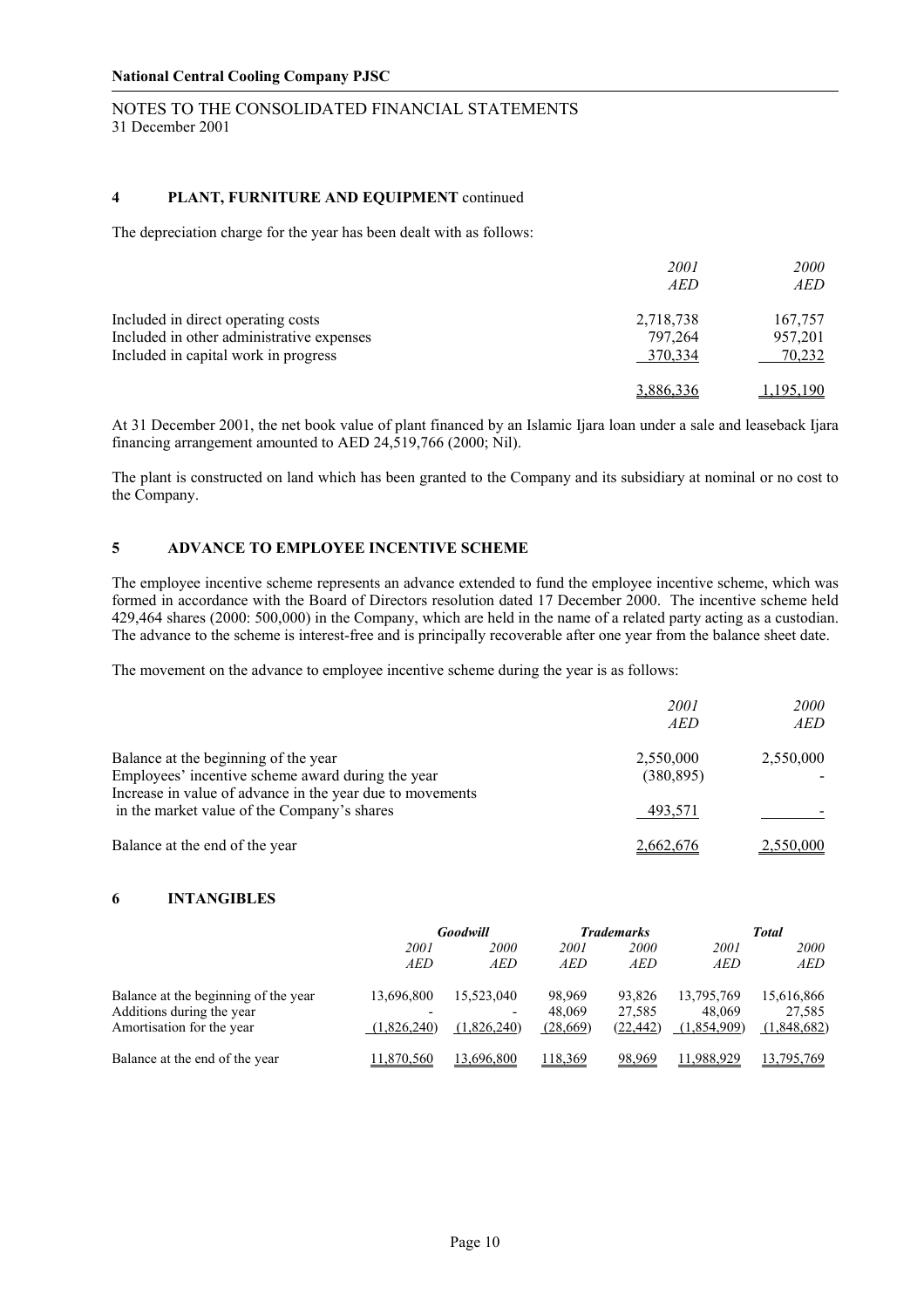# **7 TRADE AND OTHER RECEIVABLES**

|                                | 2001       | <i>2000</i> |
|--------------------------------|------------|-------------|
|                                | <i>AED</i> | AED         |
| Trade accounts receivable      | 6,260,861  | 2,074,828   |
| Interest receivable            | 949.373    | 8.924.101   |
| Advance payment to contractors | 25,591,515 | 14,883,480  |
| Other receivables              | 804.956    | 394,570     |
|                                | 33,606,705 | 26,276,979  |

The Company and its subsidiaries sell their services and products to a number of institutions in the UAE. Their five largest customers account for 95% of outstanding accounts receivable at 31 December 2001 (2000: 2 customers,  $100\%$ ).

As amounts receivable are stated net of any required provision and are short term in nature, fair value approximates carrying value.

The Company's terms of sale require amounts to be paid within 60 to 90 days.

# **8 CONTRACT WORK IN PROGRESS**

|                                                          | 2001<br><b>AED</b>        | <i>2000</i><br><b>AED</b> |
|----------------------------------------------------------|---------------------------|---------------------------|
| Cost plus attributable profit<br>Less: progress billings | 35,238,931<br>(1,602,785) |                           |
|                                                          | 33,636,146                |                           |

# **9 BANK BALANCES AND CASH**

Bank balances and cash include bank deposits of AED 57,365,860 (2000 : AED 155,685,088) placed with commercial banks in the United Arab Emirates. These are denominated in AED with an effective rate of 1.78% (2000 : 6.12% to 7.75%). Bank deposits include an amount of AED 7,408,100 (2000 : AED 11,361,628) which is held by the Company and its subsidiaries' bankers as security for facilities granted.

# **10 SHARE CAPITAL**

|                                                                                                 | 2001 and<br><i>2000</i><br><i>AED</i> |
|-------------------------------------------------------------------------------------------------|---------------------------------------|
| Authorised share capital:<br>50,000,000 ordinary shares of AED 10 each                          | 500,000,000                           |
| Issued share capital:<br>50,000,000 ordinary shares of AED 10 each of which AED 5 has been paid | 250.000.000                           |

Under the terms of the public offer for subscription for shares in the Company dated March 1998 and in accordance with the Company's articles of association, the paid up value of the ordinary shares was payable in two instalments, one instalment of AED 5 for each share was due on application and the second instalment of AED 5 for each share is due within five years from the date of formation of the Company at a date and by means to be fixed by the Board of Directors of the Company.

The Board of Directors in their meeting held on 11 March 2002 has resolved to call for the payment of the second instalment during 2002.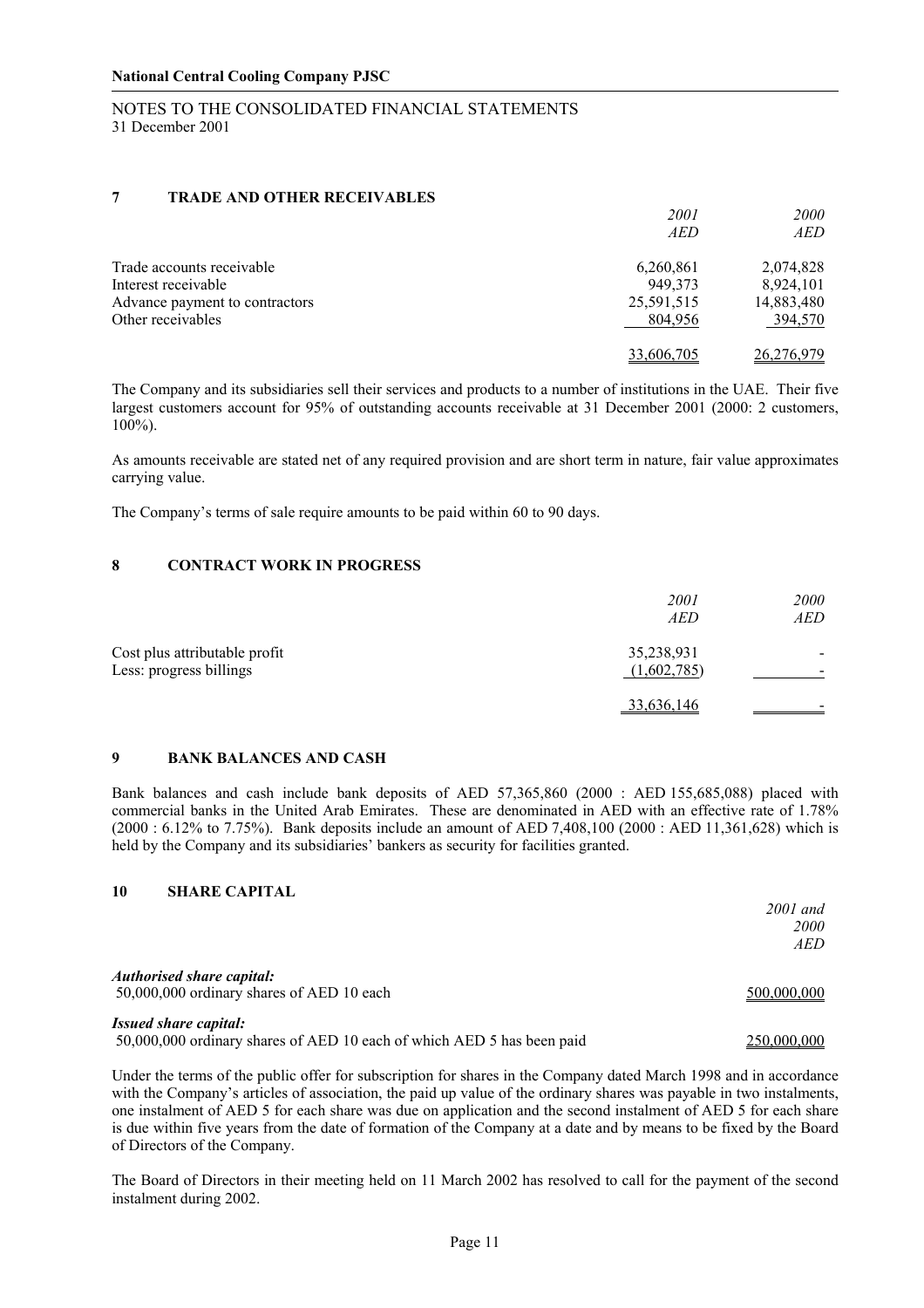# **11 STATUTORY RESERVE**

As required by the U.A.E. Commercial Companies Law of 1984 (as amended) and the articles of association of the Company and its subsidiaries, 10% of the net profit for the year is transferred to the statutory reserve. The transfer for the year represents 10% of the profit of the Company before accounting for the Company's share in the results of its subsidiaries, and the Company's share in the subsidiaries' statutory reserve transferred for the year. The Company and its subsidiaries may resolve to discontinue such transfers when the reserve equals 50% of the share capital. The reserve is not available for distribution.

### **12 MINORITY INTERESTS**

Minority interests represent the beneficial share of the net assets of subsidiary companies of which the Company holds less than 100% of the nominal share capital. The movement in minority interests is summarised as follows:

|                                                                                                                                                               | 2001<br><i>AED</i>  | <i>2000</i><br><i>AED</i>      |
|---------------------------------------------------------------------------------------------------------------------------------------------------------------|---------------------|--------------------------------|
| Balance at the beginning of the year<br>Share of purchase of subsidiary companies during the year<br>Share of results of subsidiary companies during the year | 2,612,460<br>55,456 | 2,000,000<br>600,000<br>12,460 |
| Balance at the end of the year                                                                                                                                | 2,667,916           | 2,612,460                      |

### **13 TERM LOAN**

The term loan is secured by a pledge over the plant and capital work-in-progress in accordance with a joint credit and Islamic loan facility agreement dated 23 May 2001. It carries interest at a variable rate of EIBOR plus a margin determined at each drawdown date and is repayable in semi annual instalments commencing from 23 December 2003 to 23 June 2011 in accordance with an agreed upon instalments schedule. Interest accrues on a monthly basis with the effective rate for 2001 being in the range of 3.875% to 5.475% (2000: Nil) based on the rate prevailing at the date of the relevant drawdown.

As the term loan attracts interest at rates which vary with market movements, the fair value of the term loan approximates carrying value.

At 31 December 2001, unutilised term loan funding available to the Company amounted to AED 35,454,454 (2000: Nil).

## **14 ISLAMIC IJARA LOAN**

The Islamic Ijara loan is secured by an assignation of the plant purchased under the Islamic financing arrangement and a joint credit and Islamic loan facility agreement dated 23 May 2001. The facility is repayable in 16 fixed semiannual instalments commencing from 17 September 2005. A fluctuating profit charge is paid under the Islamic financing agreement which is based on EIBOR plus a margin.

As the Islamic Ijara loan arrangement attracts a fluctuating profit charge which varies with market interest rate movements, the fair value of the Islamic Ijara loan approximates carrying value.

At 31 December 2001, unutilised Islamic funding available to the Company amounted to AED 101,498,593 (2000: Nil).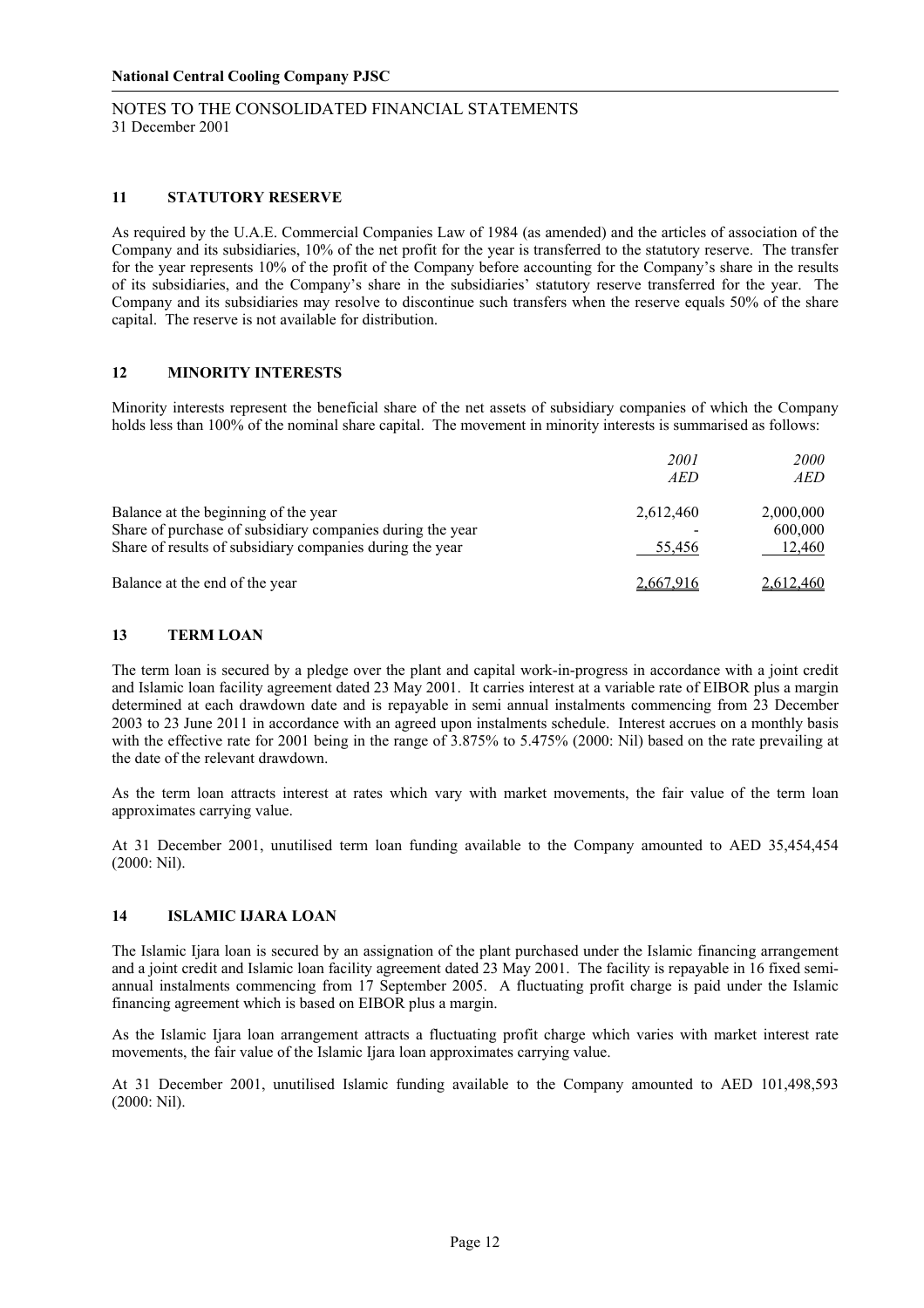# **15 TRADE ACCOUNTS PAYABLE AFTER ONE YEAR**

Trade accounts payable amounting to AED 20,340,660 at 31 December 2001 will be financed by the unutilised Islamic funding for which repayments are expected to commence after 31 December 2002 (note 14). The Company will draw down the funds subsequent to the year end.

# **16 EMPLOYEES' TERMINAL BENEFITS**

The Company and its subsidiaries provide for employees' terminal benefits in accordance with the employees contracts of employment. The movement on the provision for the year was as follows:

|                                                                                          | 2001<br>AED                    | <i>2000</i><br>AED            |
|------------------------------------------------------------------------------------------|--------------------------------|-------------------------------|
| Balance at the beginning of the year<br>Provided during the year<br>Paid during the year | 809,796<br>544,316<br>(35,501) | 436,936<br>374,586<br>(1,726) |
| Balance at the end of the year                                                           | 1,318,611                      | 809,796                       |

In the opinion of management, no material difference would have arisen had the employees' terminal benefits provision been calculated on an actuarial basis.

### **17 ACCOUNTS PAYABLE AND ACCRUALS**

|                    | 2001               | <i>2000</i> |
|--------------------|--------------------|-------------|
|                    | <i>AED</i>         | AED         |
| Accounts payable   | 115,297,913        | 42,411,381  |
| Retentions payable | 8,325,385          | 2,354,714   |
| Other payables     | 811,804            | 1,389,736   |
| Accrued expenses   | 2,704,080          | 1,670,003   |
|                    | <u>127,139,182</u> | 47,825,834  |

Trade accounts payable are normally settled within 60 to 90 days.

### **18 RELATED PARTY TRANSACTIONS**

These represent transactions with related parties ie. shareholders, senior management of the Company and companies of which they are principal owners. Pricing policies and terms of these transactions are made on a commercial basis and approved by senior management.

Included in the statement of income are the following transactions with related parties:

|                               | 2001<br>AED | 2000<br>AED |
|-------------------------------|-------------|-------------|
| Other administration expenses | $\sim$      | 25,000      |

Included in capital work in progress is AED 1,000,000 (2000: AED 400,000) in respect of transactions with related parties.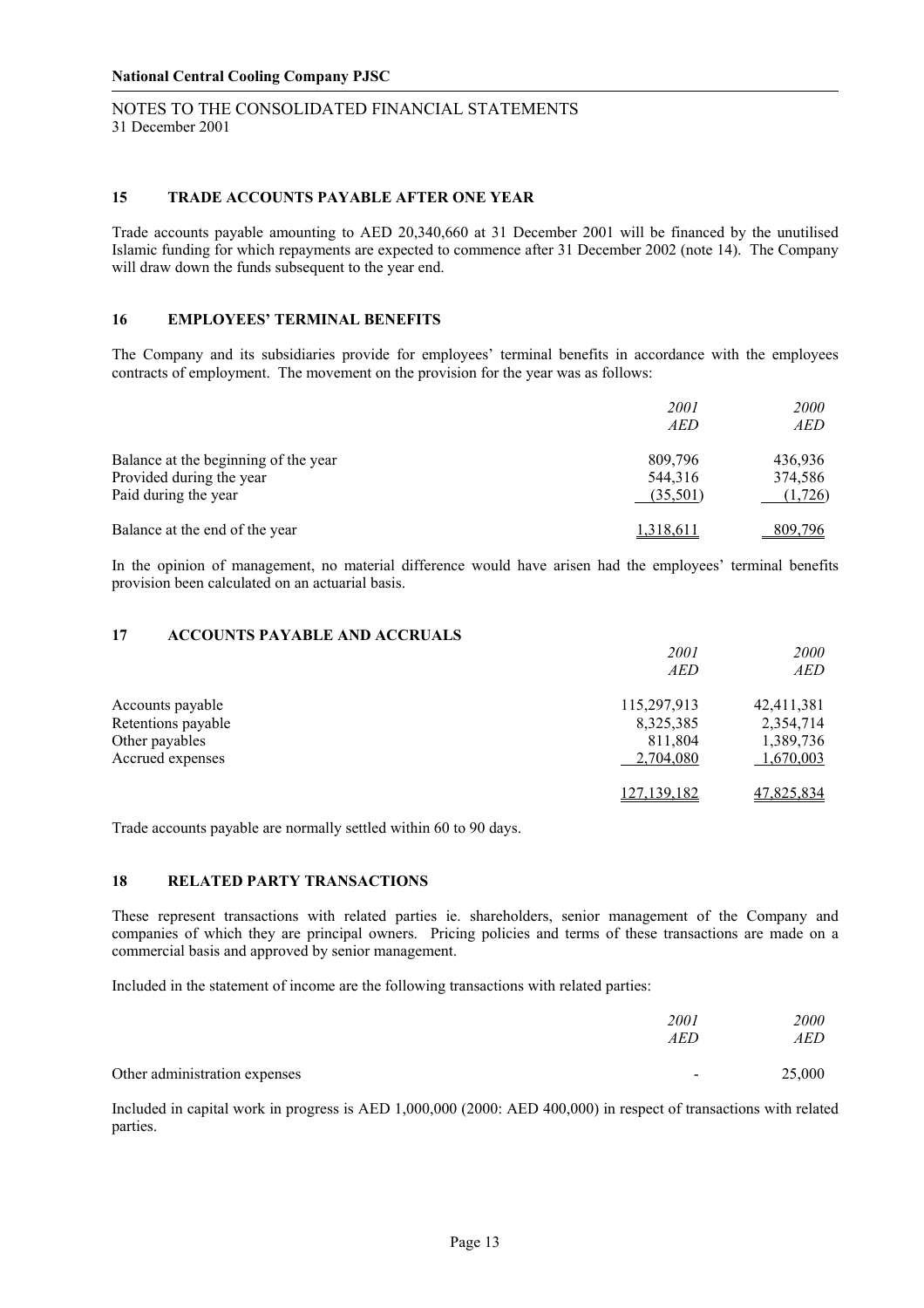# **19 OTHER INCOME**

|                                  | 2001<br>AED            | <i>2000</i><br>AED    |
|----------------------------------|------------------------|-----------------------|
| Interest income<br>Miscellaneous | 5,506,581<br>1,387,602 | 15,023,142<br>582,803 |
|                                  | 6,894,183              | 15,605,945            |

# **20 BASIC EARNINGS PER SHARE**

Earnings per share are calculated by dividing the profit for the year by the weighted average number of shares outstanding during the year as follows:

|                                 | 2001       | <i>2000</i> |
|---------------------------------|------------|-------------|
| Net profit for the year $(AED)$ | 2,708,432  | 3,110,015   |
| Ordinary shares issued          | 50,000,000 | 50,000,000  |
| Earnings per share (AED)        | 0.0542     | 0.0622      |

# **21 RESULTS OF SUBSIDIARIES**

Included in the consolidated statement of income for the year ended 31 December 2001 are the following relating to the operations of subsidiaries:

|                                          | 2001<br>AED                | <i>2000</i><br>AED     |
|------------------------------------------|----------------------------|------------------------|
| Revenues (includes interest)<br>Expenses | 36,814,888<br>(31,209,980) | 1,168,070<br>(888,179) |
| Net profit for the year                  | 5,604,908                  | 279.891                |

# **22 CONTINGENT LIABILITIES**

The Company's and its subsidiaries' bankers have issued guarantees on their behalf as follows:

|                                                      | 2001<br><i>AED</i>      | <i>2000</i><br>AED     |
|------------------------------------------------------|-------------------------|------------------------|
| Performance guarantee<br>Retention release guarantee | 10,755,156<br>4,664,471 | 5,507,156<br>4,664,471 |
|                                                      | 15,419,627              | 10,171,627             |